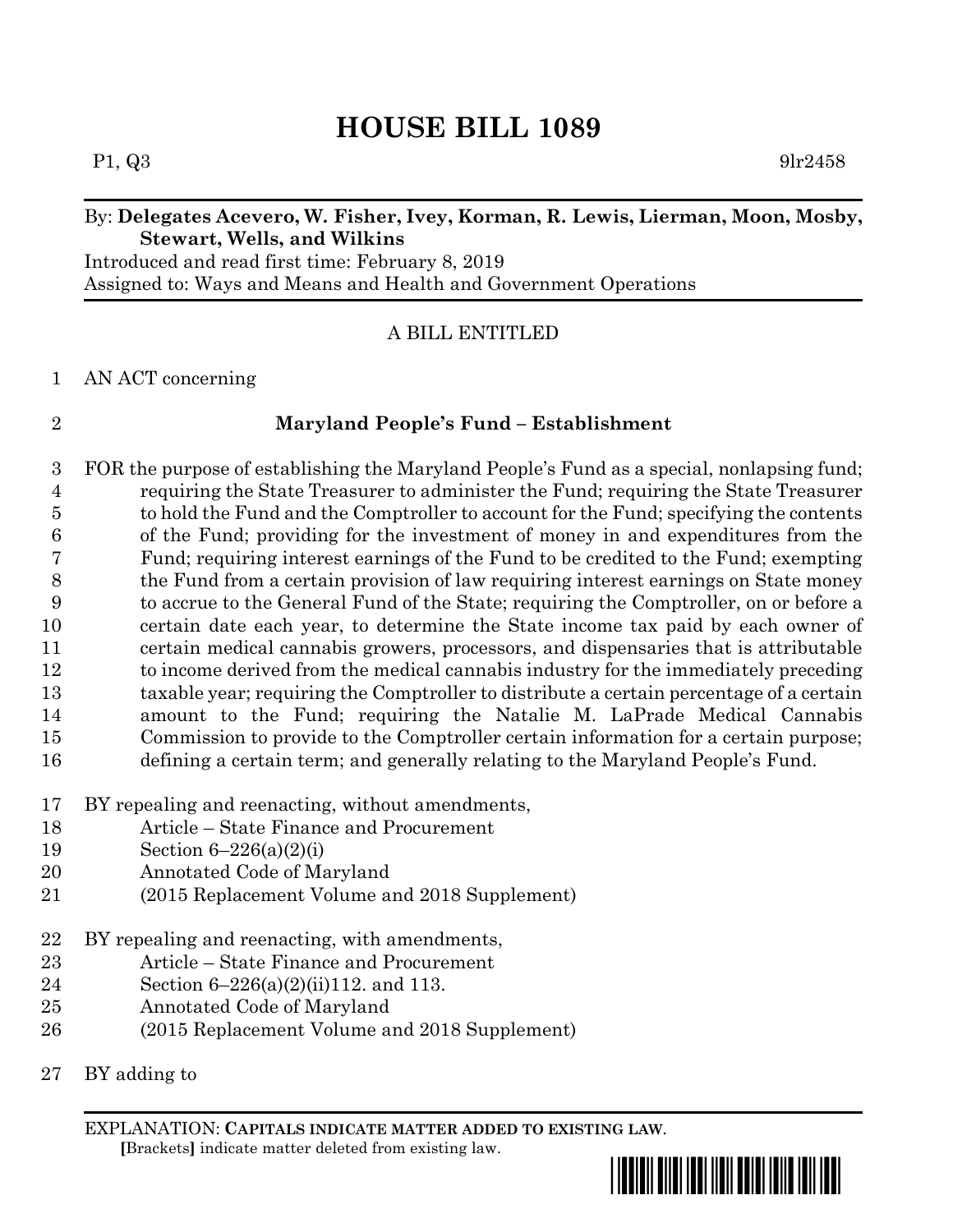#### **HOUSE BILL 1089**

- Article State Finance and Procurement
- Section 6–226(a)(2)(ii)114.
- Annotated Code of Maryland
- (2015 Replacement Volume and 2018 Supplement)
- BY adding to
- Article State Government
- Section 5–108
- Annotated Code of Maryland
- (2014 Replacement Volume and 2018 Supplement)
- BY adding to
- Article Tax General
- Section 2–608.2
- Annotated Code of Maryland
- (2016 Replacement Volume and 2018 Supplement)
- BY repealing and reenacting, with amendments,
- Article Tax General
- Section 2–609
- Annotated Code of Maryland
- (2016 Replacement Volume and 2018 Supplement)
- SECTION 1. BE IT ENACTED BY THE GENERAL ASSEMBLY OF MARYLAND,
- That the Laws of Maryland read as follows:
- 

# **Article – State Finance and Procurement**

6–226.

 (a) (2) (i) Notwithstanding any other provision of law, and unless inconsistent with a federal law, grant agreement, or other federal requirement or with the terms of a gift or settlement agreement, net interest on all State money allocated by the State Treasurer under this section to special funds or accounts, and otherwise entitled to receive interest earnings, as accounted for by the Comptroller, shall accrue to the General Fund of the State.

- (ii) The provisions of subparagraph (i) of this paragraph do not apply to the following funds: 112. the Pretrial Services Program Grant Fund; **[**and**]** 113. the Veteran Employment and Transition Success Fund**; AND**
- **114. THE MARYLAND PEOPLE'S FUND**.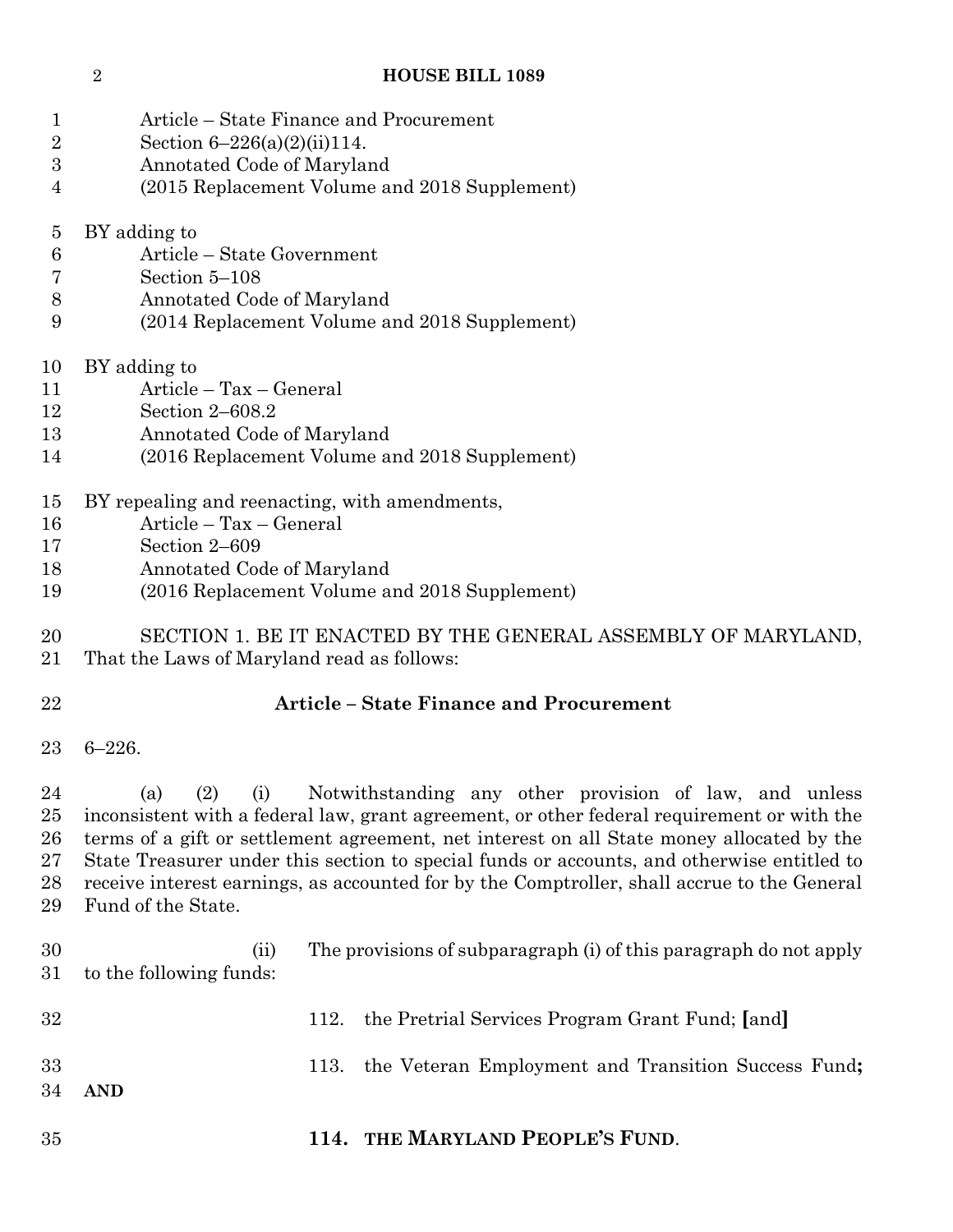# **HOUSE BILL 1089** 3

| $\mathbf{1}$        | <b>Article - State Government</b> |                                                                                                                               |
|---------------------|-----------------------------------|-------------------------------------------------------------------------------------------------------------------------------|
| $\overline{2}$      | $5 - 108.$                        |                                                                                                                               |
| 3                   | (A)                               | IN THIS SECTION, "FUND" MEANS THE MARYLAND PEOPLE'S FUND.                                                                     |
| $\overline{4}$      | (B)                               | THERE IS A MARYLAND PEOPLE'S FUND.                                                                                            |
| $\overline{5}$      | (C)                               | THE STATE TREASURER SHALL ADMINISTER THE FUND.                                                                                |
| 6<br>$\overline{7}$ |                                   | (D) (1) THE FUND IS A SPECIAL, NONLAPSING FUND THAT IS NOT<br>SUBJECT TO §7-302 OF THE STATE FINANCE AND PROCUREMENT ARTICLE. |
| 8<br>9              |                                   | THE STATE TREASURER SHALL HOLD THE FUND SEPARATELY,<br>(2)<br>AND THE COMPTROLLER SHALL ACCOUNT FOR THE FUND.                 |
| 10                  | (E)                               | THE FUND CONSISTS OF:                                                                                                         |
| 11<br>12            |                                   | REVENUE DISTRIBUTED TO THE FUND UNDER § 2-608.2 OF THE<br>(1)<br>TAX - GENERAL ARTICLE;                                       |
| 13                  |                                   | MONEY APPROPRIATED IN THE STATE BUDGET FOR THE FUND;<br>(2)                                                                   |
| 14                  |                                   | (3)<br>INTEREST EARNINGS OF THE FUND; AND                                                                                     |
| 15<br>16            |                                   | (4)<br>ANY OTHER MONEY FROM ANY OTHER SOURCE ACCEPTED FOR<br>THE BENEFIT OF THE FUND.                                         |
| 17                  | (F)                               | THE FUND MAY NOT BE USED FOR ADMINISTRATIVE EXPENSES.                                                                         |
| 18<br>19            | (G)                               | (1)<br>THE STATE TREASURER SHALL INVEST THE MONEY OF THE FUND<br>IN THE SAME MANNER AS OTHER STATE MONEY MAY BE INVESTED.     |
| 20<br>21            | THE FUND.                         | ANY INTEREST EARNINGS OF THE FUND SHALL BE CREDITED TO<br>(2)                                                                 |
| 22<br>23            | (H)                               | <b>EXPENDITURES FROM THE FUND MAY BE MADE ONLY IN ACCORDANCE</b><br>WITH THE STATE BUDGET.                                    |
| 24                  |                                   | Article - Tax - General                                                                                                       |
| 25                  | $2 - 608.2.$                      |                                                                                                                               |
| 26                  | (A)                               | ON OR BEFORE DECEMBER 1 EACH YEAR, THE COMPTROLLER SHALL                                                                      |